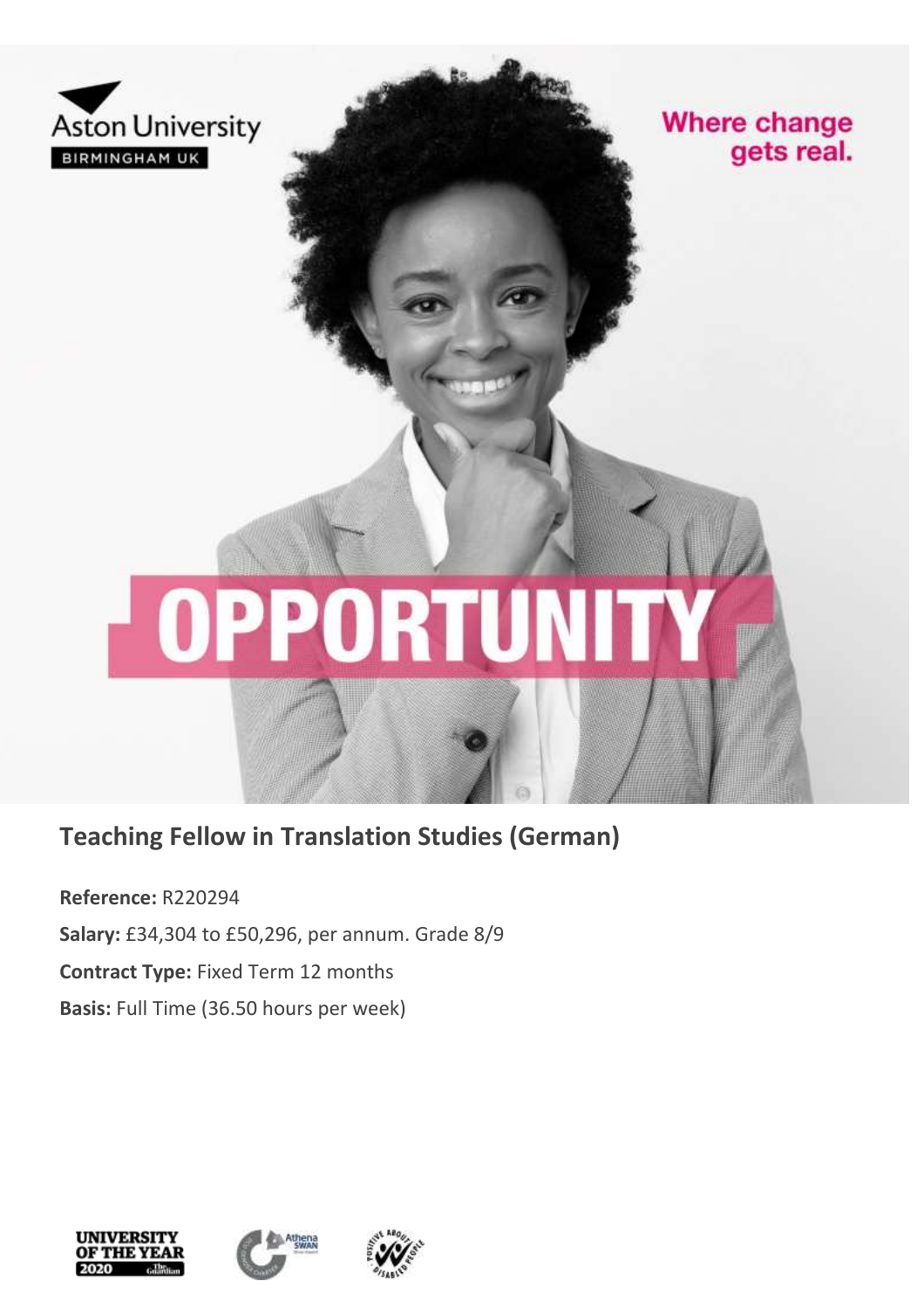# **Job description**

### **Teaching Fellow in Translation Studies (German)**

The School of Social Sciences and Humanities is looking to make an appointment from 1 September 2022 at Teaching Fellow level to contribute to, develop and enhance teaching activities in Translation Studies (German). It will be essential for the post holder to contribute to the teaching of translation technologies, translation theory, and practical translation. The appointed candidate will be expected to develop the teaching activities of the School both independently and as part of a team, through professional practice and expertise. The successful candidate will engage in the development of external links with regional, UK and international bodies in the priority areas of business, health and technology. The successful candidate will also be required to undertake citizenship/administrative duties commensurate to the role.

You should have completed a PG Programme in Translation Studies, have experience of teaching in Translation Studies at undergraduate and postgraduate levels, and be able to contribute to the delivery of modules on translation technology, translation theory and specialised practical translation. Experience in teaching language industry-related modules is particularly important.

# Experience

- Experience in producing teaching materials for UK higher education programmes.
- Experience in marking and assessment procedures for UK higher education programmes.
- $\blacktriangleright$  Experience in professional translation.

Aptitudes and skills

- Demonstrable ability to contribute to teaching Translation Studies courses across undergraduate and postgraduate levels in UK higher education.
- Ability to take part in module and programme development at undergraduate and postgraduate levels.
- ▶ English and German as working languages
- ▶ Competence in e-learning and the development of e-learning material
- Ability to lecture undergraduate and postgraduate students in relevant subjects.
- Excellent teaching skills.
- $\blacktriangleright$  Strong organisational skills.
- Ability to prepare teaching material for the Blackboard virtual learning environment.
- $\blacktriangleright$  Ability to work in a multicultural teaching environment.

# **Main Duties/Responsibilities:**

# **Teaching and Learning**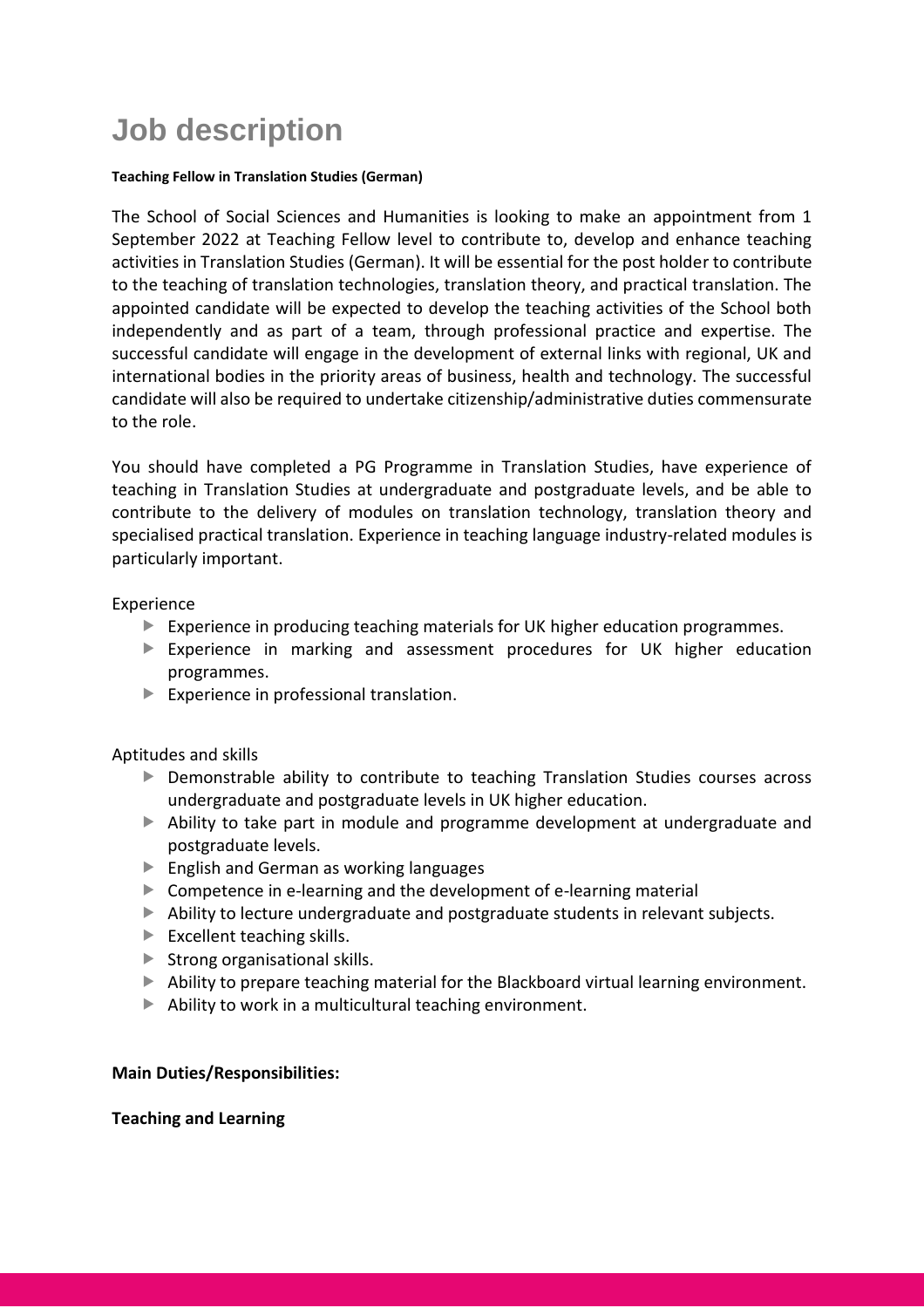- $\triangleright$  To teach students at undergraduate and postgraduate levels, and to carry out the associated examining processes.
- $\triangleright$  To contribute to/ be responsible for the design and content of specific areas of teaching and learning within the School's teaching Programmes.
- $\triangleright$  To provide academic support and advice to undergraduate and postgraduate students.
- To cooperate with colleagues across disciplines in the continuous review and development of Programmes and the curriculum.
- $\triangleright$  To demonstrate initiative in curriculum development and innovative practice in teaching and learning support.
- $\triangleright$  To use and promote the use of an appropriate range of methods and techniques in teaching, learning, and assessment, including pursuing digital methods of delivery.
- $\triangleright$  To engage in supporting and promoting quality assurance measures within the University e.g. by evaluation and development of modules for which the lecturer has responsibility, in terms of content, delivery and assessment as well as reviewing delivered modules, setting and receiving student feedback questionnaires.

# **External Engagement**

- $\triangleright$  To contribute to student placement schemes with companies and research institutions both in the UK and overseas.
- $\triangleright$  To create, develop and lead partnerships with commercial, third sector, and/or public bodies, as appropriate and commensurate with Departmental, School and University strategies.
- ▶ To contribute to plans to demonstrate knowledge exchange, identifying and pursuing opportunities for translational activities where appropriate to role and discipline.
- $\blacktriangleright$  To enhance the University's reputation with professional/scholarly bodies e.g. by promoting understanding of the subject.

# **Citizenship**

- $\triangleright$  To carry out specific School or College roles and functions as may be reasonably required, these being equitably distributed across the academic staff.
- $\blacktriangleright$  To provide pastoral care and support to students.
- ▶ To take part in and, if required, manage staff seminars, cross-departmental activities and events e.g. Open Days, Sixth Form Conferences etc.
- $\triangleright$  To display and promote Aston values through own actions and behaviour.
- ▶ To undertake such other duties as may be reasonably requested and that are commensurate with the nature and grade of the post.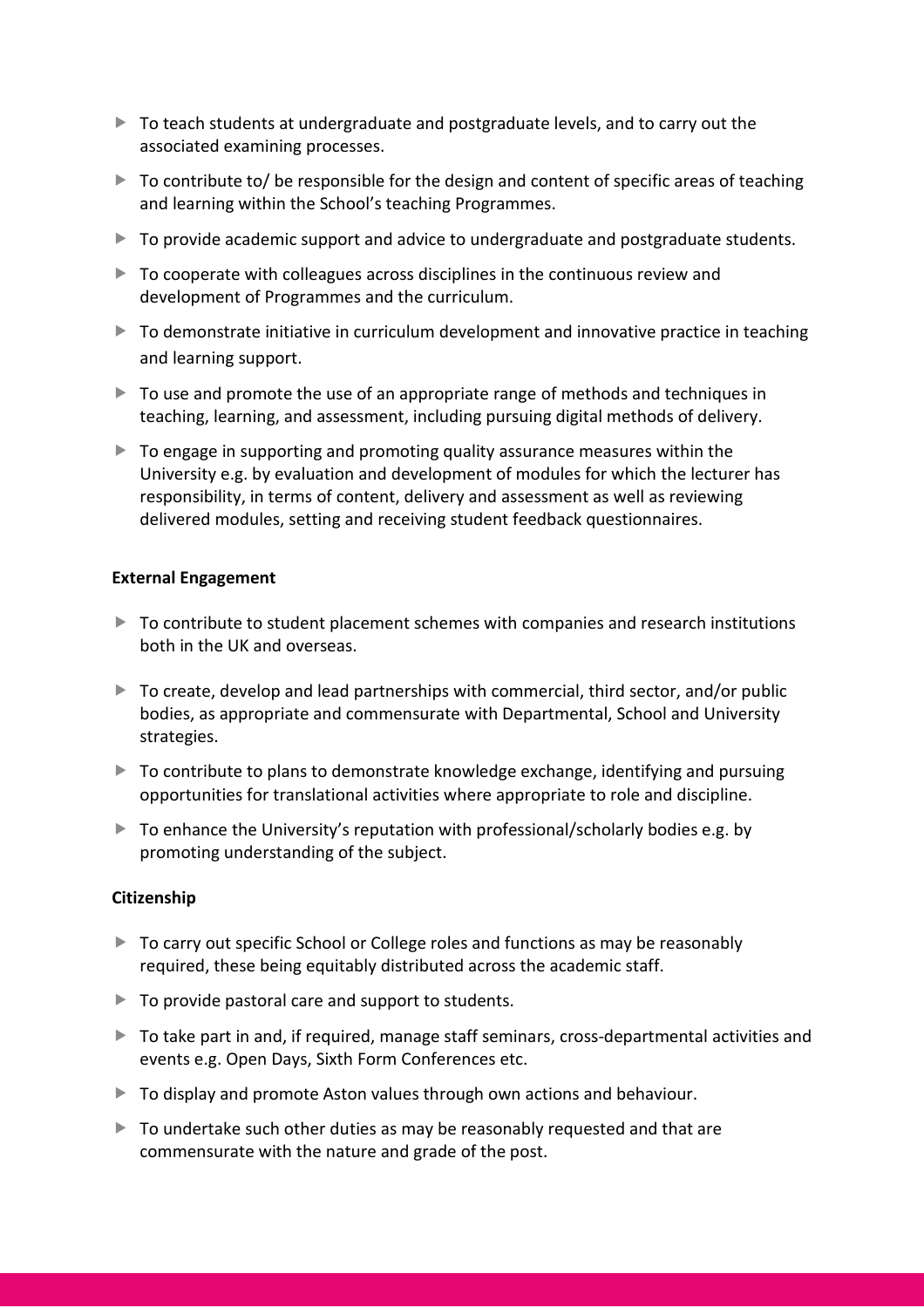# **Additional responsibilities**

- ▶ To engage in continuous personal and professional development in line with the demands of the role, including undertaking relevant training and development activities to develop themselves and support the development of others.
- ▶ To ensure and promote the personal health, safety and wellbeing of staff and students.
- ▶ To carry out duties in a way which promotes fairness in all matters and which engenders trust.
- ▶ To promote equality of opportunity and support diversity and inclusion as well as working to support the University's environmental sustainability agenda and practices.

|                                        | <b>Essential</b>                                                                                                                                                                                                                                                                                                                                                                                                                                                                                                                                                         | <b>Method of</b><br>assessment    |
|----------------------------------------|--------------------------------------------------------------------------------------------------------------------------------------------------------------------------------------------------------------------------------------------------------------------------------------------------------------------------------------------------------------------------------------------------------------------------------------------------------------------------------------------------------------------------------------------------------------------------|-----------------------------------|
| <b>Education and</b><br>qualifications | A good postgraduate degree in a relevant<br>discipline.<br>A recognised teaching qualification /<br>membership of the Higher Education<br>Authority at Fellow level                                                                                                                                                                                                                                                                                                                                                                                                      | Application form                  |
| <b>Experience</b>                      | Strong subject knowledge, experience of<br>and commitment to teaching in the area<br>of Translation Studies (German) at<br>undergraduate and postgraduate levels.<br>Demonstrable ability to review and<br>develop curricula, and to contribute to<br>pedagogical reflection on programme<br>delivery.<br>Expertise and experience in teaching<br>modules on translation technologies,<br>translation theory, practical translation,<br>and language industry-related modules.<br>Demonstrable ability to supervise<br>autonomous student work at<br>postgraduate level. | Application form<br>and interview |

# **Person specification**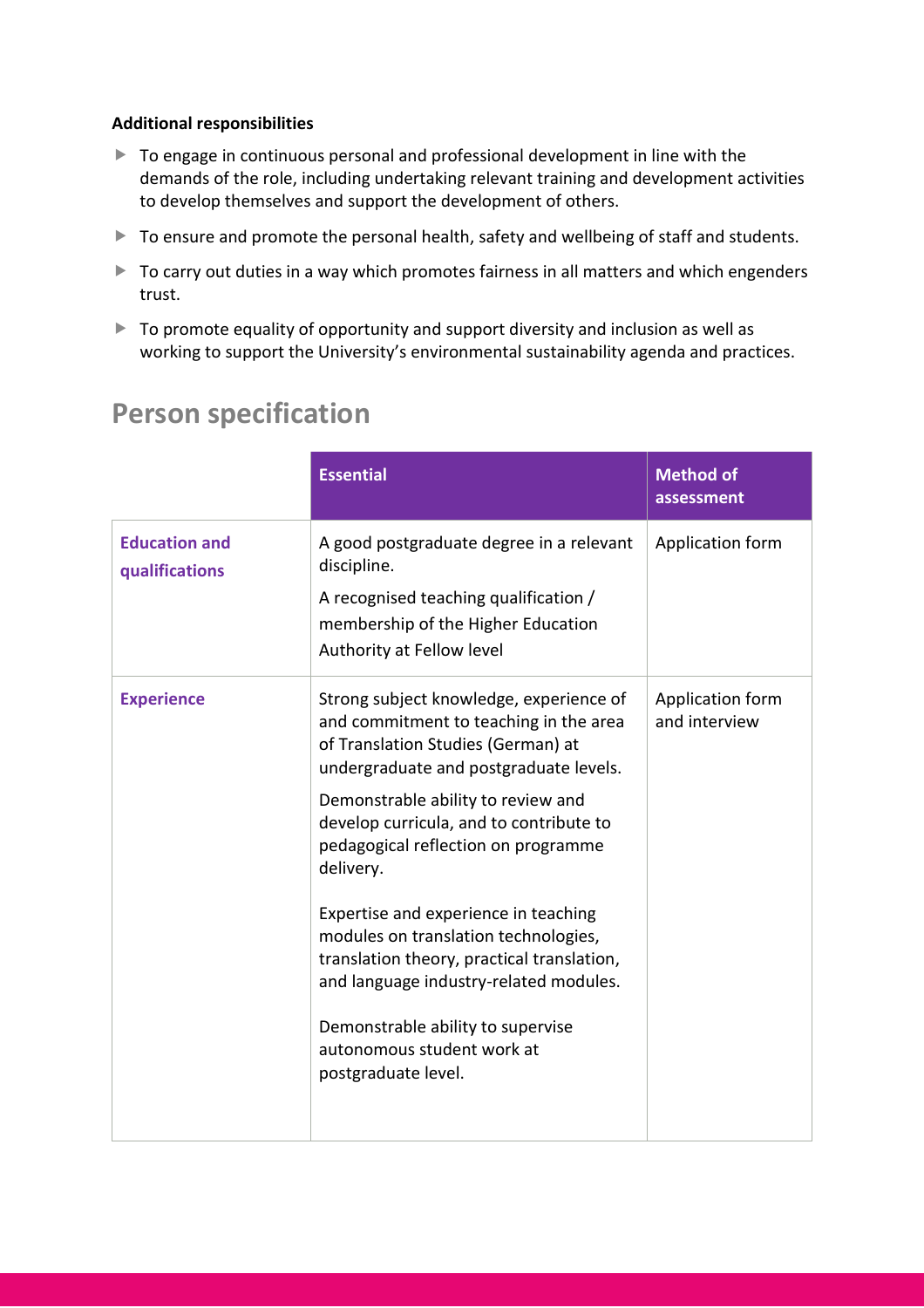|                            | <b>Essential</b>                                                                                                                                                                                                                                                                | <b>Method of</b><br>assessment    |
|----------------------------|---------------------------------------------------------------------------------------------------------------------------------------------------------------------------------------------------------------------------------------------------------------------------------|-----------------------------------|
| <b>Aptitude and skills</b> | Excellent teaching skills and the ability to<br>produce high quality teaching materials in<br><b>Translation Studies.</b>                                                                                                                                                       | Application form<br>and interview |
|                            | Ability to take part in module and<br>programme development.                                                                                                                                                                                                                    |                                   |
|                            | Ability to use and harness IT as a research<br>and teaching tool, together with<br>experience of virtual learning<br>environments such as Black Board.                                                                                                                          |                                   |
|                            | Professionalism, diplomacy, collegiality,<br>and good interpersonal skills; including<br>the ability to communicate effectively<br>with a wide range of people, and<br>maintain positive and professional<br>interactions with colleagues, and a<br>commitment to team working. |                                   |
|                            | A willingness to undertake further<br>training as appropriate and to adopt new<br>procedures as and when required.                                                                                                                                                              |                                   |
|                            | Commitment to observing the<br>University's Equal Opportunities Policy at<br>all times.                                                                                                                                                                                         |                                   |
|                            | Ability to attend the University as and<br>when required for scheduled teaching,<br>relevant meetings and student support.                                                                                                                                                      |                                   |

|                                        | <b>Desirable</b>                                                                                                        | <b>Method of</b><br>assessment                     |
|----------------------------------------|-------------------------------------------------------------------------------------------------------------------------|----------------------------------------------------|
| <b>Education and</b><br>qualifications | Membership of a relevant professional<br>body.                                                                          | Application form                                   |
|                                        | A Postgraduate Certificate in Professional<br>Practice (PGCPP), or equivalent<br>qualification.                         |                                                    |
| <b>Experience</b>                      | Successful teaching experience at<br>Foundation level, and the willingness to<br>teach on these programmes if required. | Application form,<br>interview and<br>presentation |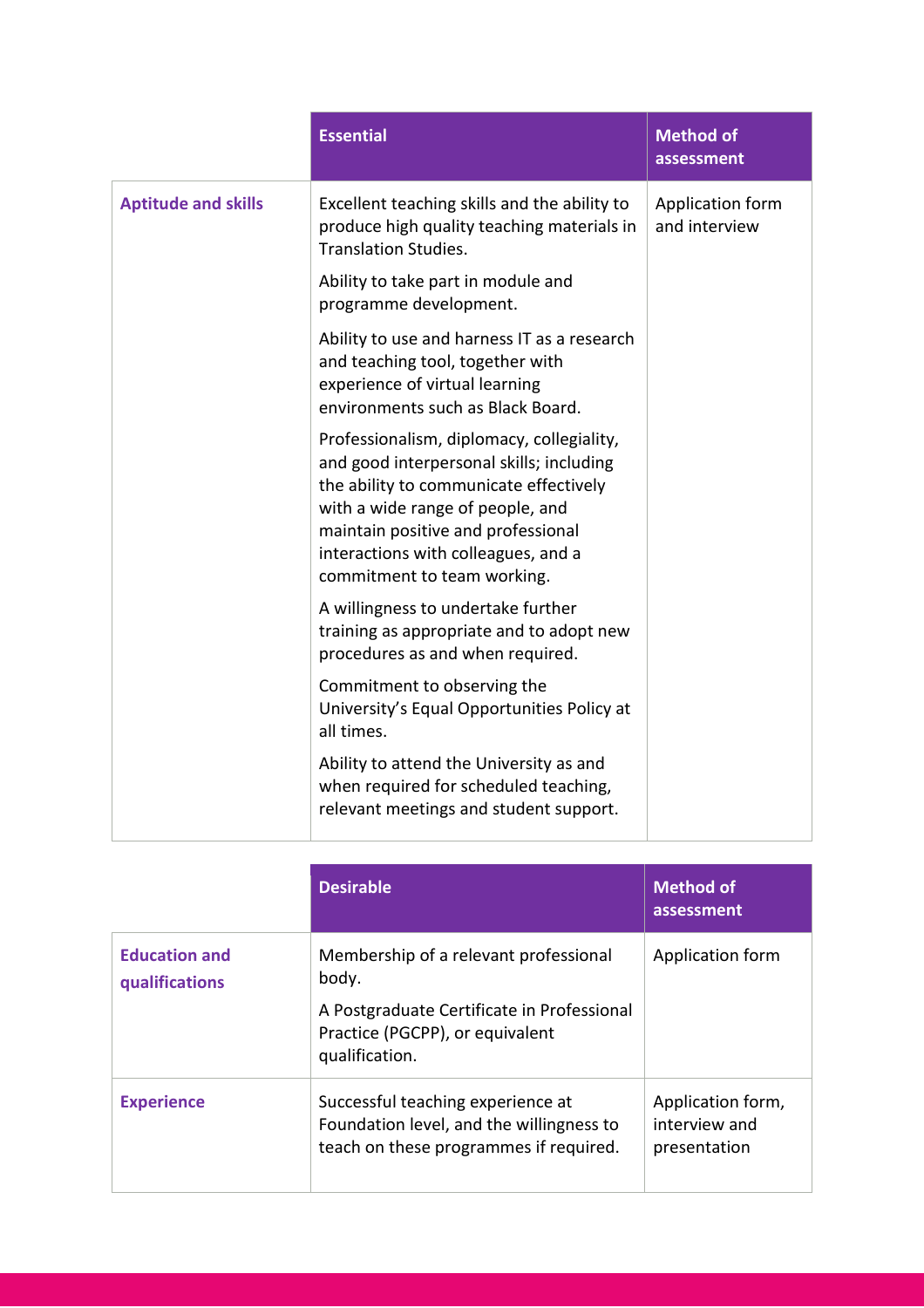|                            | <b>Desirable</b>                                                                  | <b>Method of</b><br>assessment |
|----------------------------|-----------------------------------------------------------------------------------|--------------------------------|
|                            | Advanced methodological skills.<br>A record of publishing in academic<br>outlets. |                                |
| <b>Aptitude and skills</b> | Strong organisational skills.                                                     | Interview and<br>presentation  |

# **How to apply**

You can apply for this role online via our website [https://www2.aston.ac.uk/staff-public/hr/jobs.](https://www2.aston.ac.uk/staff-public/hr/jobs)

Applications should be submitted by 23.59pm on the advertised closing date. All applicants must complete an application form, along with your CV.

Any CV sent direct to the Recruitment Team and Recruiting Manager will not be accepted.

If you require a manual application form then please contact the Recruitment Team via [jobs@aston.ac.uk.](mailto:jobs@aston.ac.uk)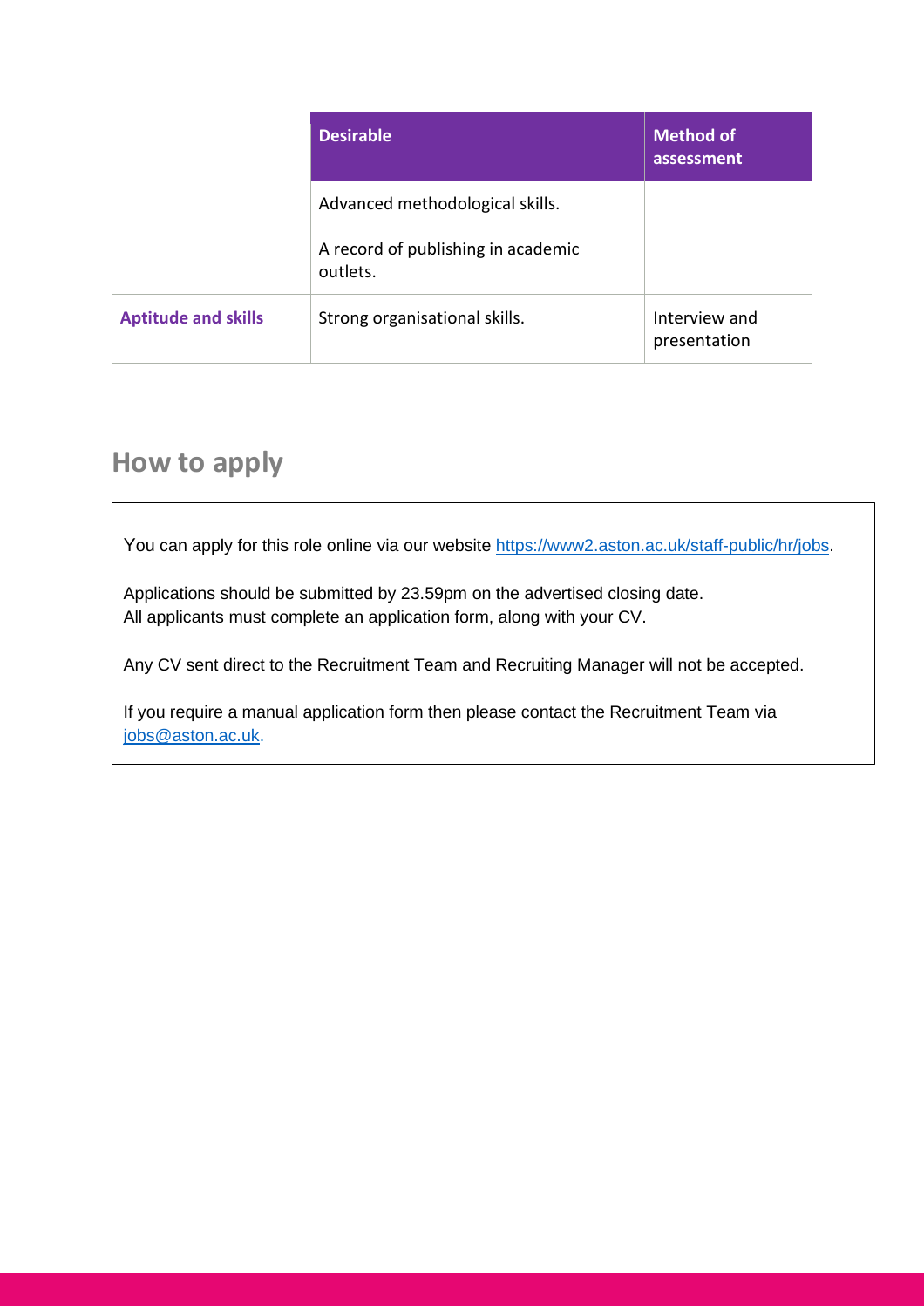

# **Contact information**

# **Enquiries about the vacancy:**

Name: Dr Marcello Giovanelli Job Title: Head of English, Languages and Applied Linguistics Email: [m.giovanelli@aston.ac.uk](mailto:m.giovanelli@aston.ac.uk)

**Enquiries about the application process, shortlisting or interviews:** Recruitment Team via [jobs@aston.ac.uk](mailto:jobs@aston.ac.uk) or 0121 204 4500.

# **Additional information**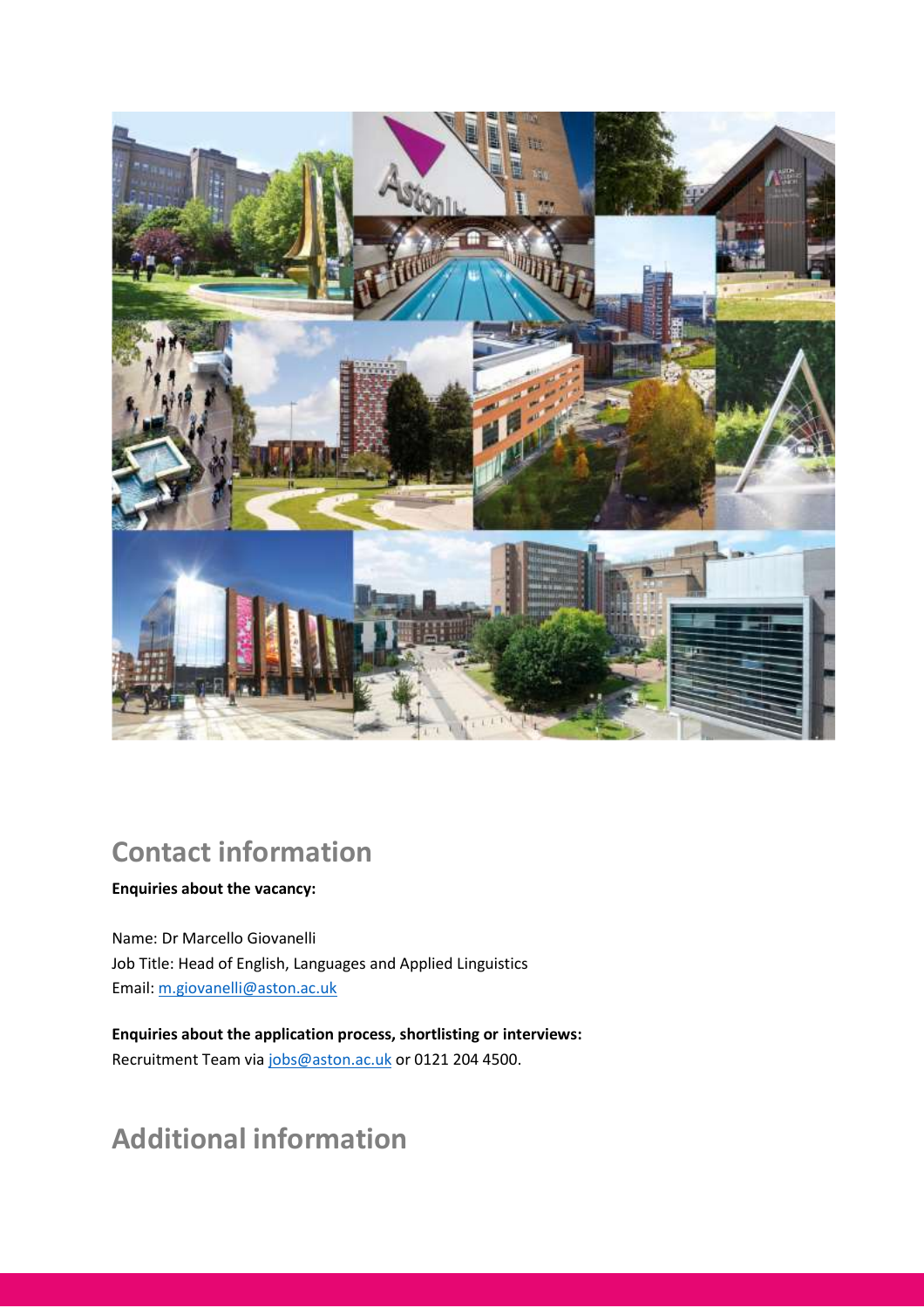Visit our website<https://www2.aston.ac.uk/staff-public/hr> for full details of our salary scales and benefits Aston University staff enjoy

**Salary scales**:<https://www2.aston.ac.uk/staff-public/hr/payroll-and-pensions/salary-scales/index>

**Benefits:** <https://www2.aston.ac.uk/staff-public/hr/Benefits-and-Rewards/index>

**Working in Birmingham:** <https://www2.aston.ac.uk/birmingham>

**Employment of Ex-Offenders:** Under the Rehabilitation of Offenders Act 1974, a person with a criminal record is not required to disclose any spent convictions unless the positions they applying for is listed an exception under the act.

# **Eligibility to work in the UK**:

### **Post-Brexit transition period / EU Settlement Scheme**

The post-Brexit transition period ended on 31 December 2020. If you are an EU/EEA citizen and you were a resident in the UK before 31 December 2020, you and your family members (including non-EU citizens need to apply to the EU Settlement Scheme to continue to live, work and study in the UK beyond 30 June 2021. The deadline for applying to the EU settlement scheme is 30 June 2021. You can apply via the Government webpage<https://www.gov.uk/settled-status-eu-citizens-families> Irish Nationals do not need to apply for settlement as they retain the right to work in the UK.

### **New immigration system for EU/EEA and Swiss Nationals who were not resident in the UK before 31 December 2020**

A new immigration system has been introduced for people arriving in the UK from EEA countries with effect from 1 January 2021. In addition to those who have always required a visa, EU citizens moving to the UK to work will need to get a visa in advance. You can find more information on the following website. Candidates should check their eligibility to enter or remain in the UK in advance of making any job application via the UKVI websit[e https://www.gov.uk/browse/visas-](https://www.gov.uk/browse/visas-immigration/work-visas)

[immigration/work-visas.](https://www.gov.uk/browse/visas-immigration/work-visas) Before applying you should ensure that you meet the requirements, including meeting the English Language requirements. If you do not meet the eligibility criteria, any application for a work visa would be unsuccessful.

If you require a visa to work in the UK the most common types of visa are:

### **Skilled Worker Visa**

<https://www.gov.uk/skilled-worker-visa>

# **Global Talent Visa**

If you are a leader or potential leader in one of the following fields you may be eligible to apply for a Global Talent Visa:

- Academia or Research
- Arts and Culture
- Digital Technology

Please click the following link for further information and to check your eligibility for this visa. <https://www.gov.uk/global-talent>

**Equal Opportunities:** Aston University promotes equality and diversity in all aspects of its work. We aim to ensure, through our admissions policies for students, and our staff recruitment and selection